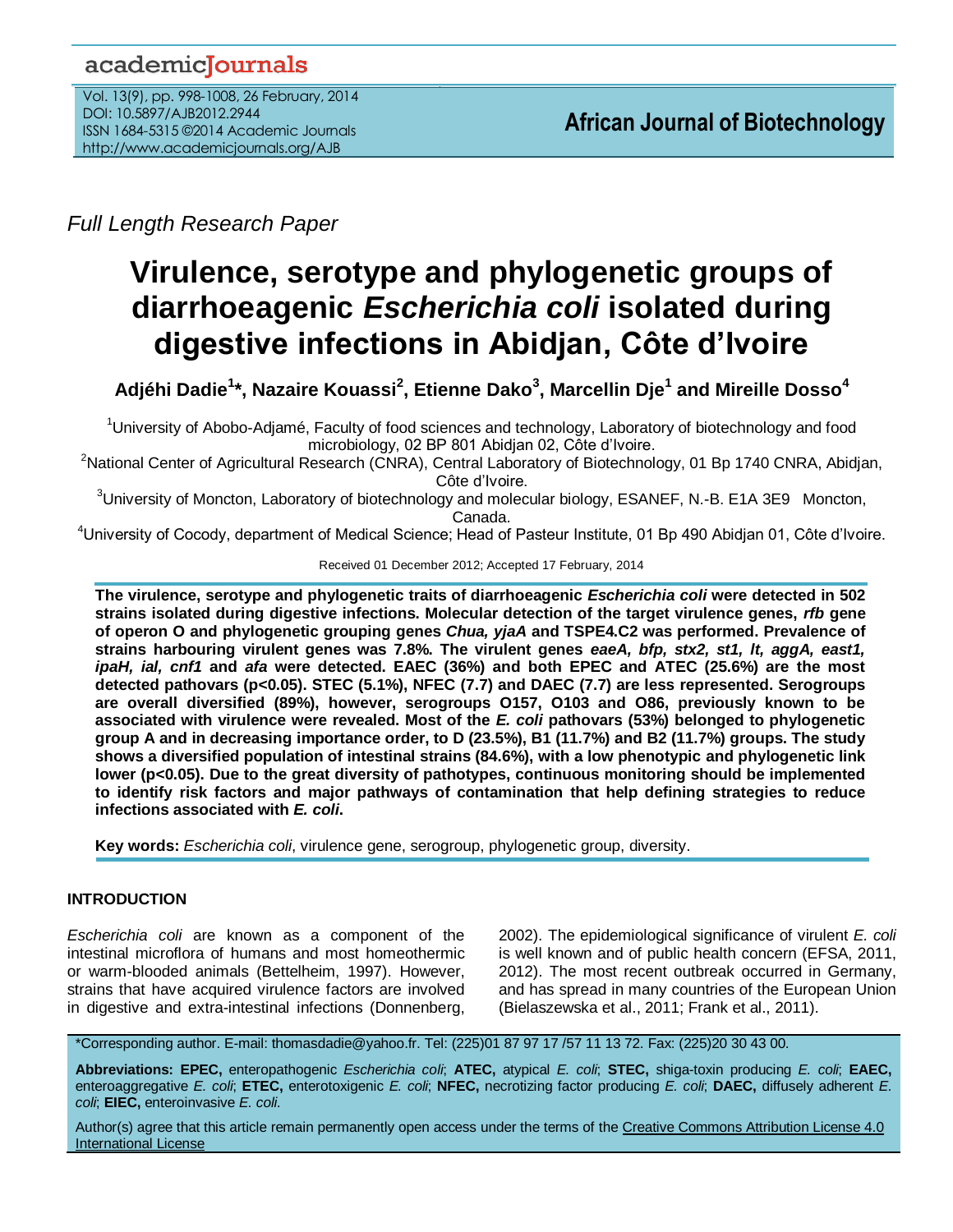This outbreak was linked to the emergence of unusual serotype O104:H4 of Shiga toxin-producing *E. coli* (STEC), although with genetic proprieties related to enteroaggregative *E. coli* (EAEC) (Rasko et al., 2011). The outbreak has made an impact of over 3332 STEC infections in patients, 818 haemolytic uremic syndrome (HUS) cases with nervous system complications and 36 deaths (Wieler et al., 2011). The alternative for the control of such infections is usually based on epidemiological surveillance, itself based on spatio-temporal documentation of phenotypic and molecular determinants of pathotypes (OMS/FAO, 2008). The production of this data reveals the diversity of strains, risk factors or the presence of infectious chains which constitute elements for the implementation of outbreaks prevention models. Phylogenetic characteristics play an important role for traceability and knowledge of the evolutionary history of pathovars (Chaudhuri and Henderson, 2012). Multilocus sequence typing (MLST) is considered as the gold standard for phylogenetic characterization (Goldberg et al., 2006). However, Clermont et al. (2000) have developed a method easier and faster, based on triplex PCR detection of *Chua* gene, involved in the transport of heme in *E. coli* O157:H7 (Bonacorsi et al., 2000), yjaA gene characterized in the genome of *E. coli* K-12 (Blattner et al., 1997) and the anonymous fragment TSPE4.C2 (Bonacorsi et al., 2000). Using this method, it was possible to determine the relationship between virulent clones of *E. coli* and their phylogenetic group (Clermont et al., 2000).

Data on the molecular characteristics of pathogenic *E. coli* are rare in Côte d'Ivoire, while their involvement in frequent infectious diarrhea is established (Guessennd et al., 2008; Dadie et al., 2000). Recent studies on the subject are limited to a few virulence determinants and did not take into account many of the ten listed pathovars (Dadie et al., 2010; 2000). In addition, it has not been mentioned in previous studies of phylogenetic characteristics of strains.

The objective of this study was to determine the diversity of *E. coli* strains isolated during diarrheas, based on virulence determinants, serogroups and phylogenetic groups.

#### **MATERIALS AND METHODS**

#### **Strains and sampling**

Study material consisted of *E. coli* strains isolated from stool during infectious diarrheas among children and adults patients. They were collected from 2009 to 2011 in the laboratories of bacteriology at the Pasteur Institute of Côte d'Ivoire, Centre Hospitalier Universitaire (CHU) of Yopougon, CHU of Treichville, and the National Institute of Public Health of Adjamé (INSP). Reference and control strains of *E. coli* were used to validate the tests. These are *E. coli* ATCC 35401, which harbored virulence genes *lt, st*; *E. coli* M19 (*stx1, stx2*) obtained from the University of Brno, Czechoslovakia; *E. coli* Ec-368 (*stx1, stx2*), B2F1 (saa), received from Pasteur Institute, Paris, France; *E. coli* ATCC 43887 (*eaeA,* 

*bfpA*); *E. coli* O157:H7 EDL 933 (Schmidt et al., 1995). The sampling included strains isolated during a waterborne poisoning, which occurred in March 2010 in the municipality of Attécoubé in Abidjan. A total of 502 strains of *E. coli* were collected. The distribution of strains collected was as follows: 104 strains from children younger than 5 years, 197 from young children aged from 5 to 14 years and 201 patients aged more than 14 years. The control of collected strains identity was carried out, using API 20E (BioMérieux, Marcy l'Etoile France). Among the strains analysed, 230 were kept for at least 6 months at -70°C before the detection of virulence factors.

#### **Virulence genes detection**

A 200 µl suspension of bacterial culture of 24 h was boiled for 10 min at 100 $\degree$ C and the 10<sup>5</sup> g centrifuged solution resulting of this thermal shock was used as template DNA for virulence genes detection. The primers used are shown in Table 1. The amplification reaction was performed by PCR in a 25 μl reaction mixture consisting of 10X buffer (Bio-Rad, Marnes-La-Coquette, France), 1.5 mM MgCl<sub>2</sub> (Bio-Rad, Marnes-La-Coquette, France), 200 μM of each deoxynucleotide triphosphate (dNTP) (Fischer-Canada), 20 pmol of each primer (Sigma-Aldrich, Canada Ltd), 5 U/μl of Taq DNA polymerase (Bio-Rad, Marnes-La-Coquette, France) and 5 µl of the template DNA. The amplification was performed in a thermal cycler, Perkin Elmer 9700 (Applied Biosystems, USA). The amplification program includes an initial denaturation at 94°C for 3 min; 30 cycles of 1 min denaturation at 94°C, 45 s annealing at 56°C and 1 min elongation at 72°C; followed by a final extension for 5 min at 72°C. The revelation of the amplification products was performed on agarose gel 1.5% with ethidium bromide, 0.5 mg / ml.

#### **Molecular serotyping**

#### *DNA extraction and purification*

The molecular serotyping was performed using a purified DNA extract, according to the protocol of the Promega®Kit, "Wizard Genomic DNA Purification Kit". The *E. coli* strain to be studied was cultured in a tryptic-casein-soy broth (BioMérieux, Marcy l'Etoile France) for 18 h at 37°C. From the obtained suspension culture, 1 ml was collected in a 1.5 ml Eppendorf tube and centrifuged at 13000 *g* for 2 min. The pellet obtained was taken up in 600 μl of "nuclei lysis" solution (Promega, USA) and cell lysis was performed for 5 min at 80°C. To this lysate was added 3 µl of RNAse solution (Promega, USA). After homogenization, the mixture was incubated for 1 h at 37°C and vortexed after the addition of 200 μl of "Protein Precipitation" solution (Promega, France). The mixture was incubated for 5 min in an ice bath and centrifuged at 13000 *g* for 3 min. The supernatant was mixed with 600 µl of isopropanol, homogenized and centrifuged at 13000 *g* for 2 min. The pellet was resuspended in 600 µl of 70% ethanol and centrifuged at 13000 *g* for 2 min. After aspiration of ethanol, the tube was air dried for 15 min and the pellet was dissolved in rehydration solution and stored at 4°C.

#### *PCR-RLFP for detection of operon O rfb gene*

Typing procedure was performed according to Coimbra et al. (2000) method, slightly modified. The reaction was carried out, using kit reagents "Expand Long Template PCR System" (Boehringer, Mannheim, Germany). The primers used, 412.5'-CAC TGC CAT ACC GAC GCC GAT CTG TTG CTT GG-3' and 412.5'-ATT GGT AGC TGT AAG CCA AGG GCG GTA GCG T-3', are respectively complementary to JUMPstart and *gnd* (Wang and Reeves, 1998). A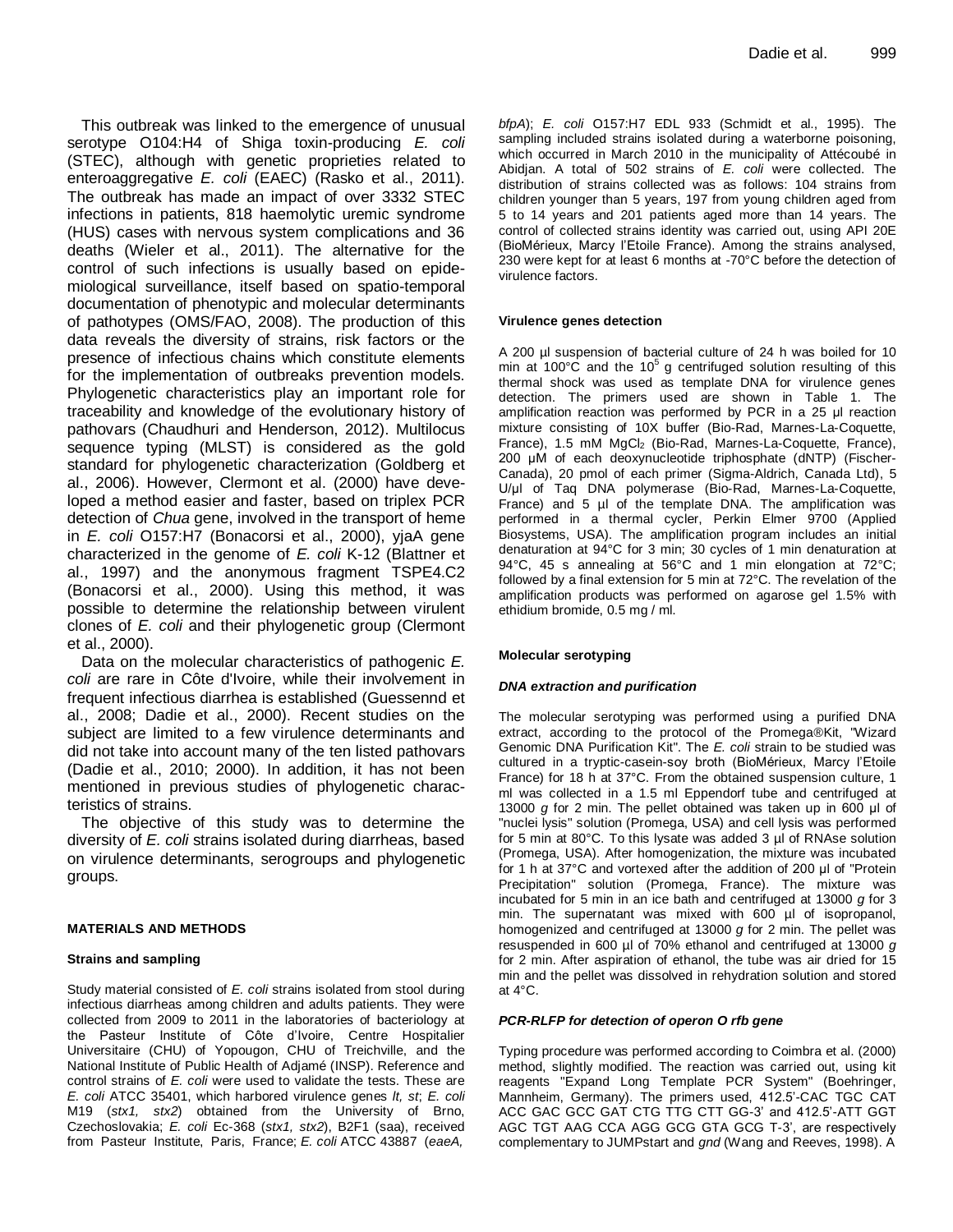#### **Table 1.** Primers used for PCR and amplicon size expected.

| Gene             | <b>Primer sequence</b>                                                       | <b>Molecular</b><br>size (pb) | References Gen bank/EMBL, Number |
|------------------|------------------------------------------------------------------------------|-------------------------------|----------------------------------|
| stx1             | stx1f-5'-GAAGAGTCCGTGGGATTACG-3'<br>stx1r-5'-AGCGATGCAGCTATTAATAA-3'         | 130                           | AF461172                         |
| stx2             | stx2-5'-ACCGTTTTTCAGATTTTACACATA-3'<br>stx2-5'TACACAGGAGCAGTTTCAGACAGT-3'    | 298                           | AY143337                         |
| st1              | fp: 5'-TTTCCCCTCTTTTAGTCAGTCAACTG-<br>bp: 5'-GGCAGGATTACAACAAAGTTCACAG-3'    | 160                           | M25607                           |
| east1            | East1F-5'- CCATCAACACAGTATATCCGA-3'<br>East1R-5'-GGTCGCGAGTGACGGCTTTGT-3'    | 111                           | Monteiro-Nato et al. (1997)      |
| cnf1             | CNF1F-5'- GCTCAACGAGACTATGCTCTG-3'<br>CNF1R-5-ACGCTGCTAAGTACCTCCTGG-3'       | 278                           | Falbo et al. (1992)              |
| eaeA             | eae5'-CACACGAATAAACTGACTAAAATG-3'<br>eae5'-AAAAACGCTGACCCGCACCTAAAT-3        | 376                           | AE005595                         |
| bfpA             | bfp f- 5'-TTCTTGGTGCTTGCGTGTCTTTT-3'<br>bfp r'-5'-TTTTGTTTGTTGTATCTTTGTAA-3' | 367                           | Yatsuyanagi et al. (2002)        |
| ipaH             | ipaHf-5'- TGGAAAAACTCAGTGCCTCT-3'<br>ipaHr-5'- CCAGTCCGTAAATTCATTCT-3'       | 423                           | Lüscher et Altwegg (1994)        |
| ial              | ial F-5'-CTGGATGGTATGGTGAGG-3'<br>ial R'-5'-GGAGGCCAACAATTATTTCC-3'          | 320                           | Frankel et al. (1989)            |
| aggA             | aggA-5'-AGACTCTGGCGAAAGACTGTATC-3'<br>aggA5' ATGGCTGTCTGTAATAGATGAGAAC-3'    | 194                           | Schmidt et al. (1995)            |
| $\boldsymbol{H}$ | LT.f-5'- TCTCTATGTGCATACGGAGC-3'<br>LT.r-5'- CCATACTGATTGCCGCAAT-3'          | 322                           | Frankel et al. (1989)            |
| afa              | afa f- 5'- CAGCAAACTGATAACTCTC-3'<br>afa r-5'-CAAGCTGTTTGTTCGTCCGCCG-3'      | 750                           | Le Bouguenec et al. (1992)       |

50 µl reaction mixture, was constituted with 30.25 µl of PCR water (Fischer-Canada), 2.5 µl of dNTP, 10 mM, 1.5 µl of each primer, 15 pM, 5 µl of 10 X buffer, 1 µl of Promega®kit extract of template DNA and 3.5 U/µl of Taq polymerase (Bio-Rad, Marnes-La-Coquette, France). The amplification program consisted of two phases. Phase 1 composed of initial denaturation at 94°C for 2 min; 10 cycles composed of denaturation at 94°C for 10 s, annealing at 63°C for 30 s and elongation 68°C for 15 min. Phase 2 consist in 20 cycles of denaturation at 94°C for 10 s, annealing at 63°C for 30 s, elongation at 68°C for 15 min, 20 s and final elongation at 72°C for 7 min. Amplification products were subjected to a restriction by *Mbo*II (Amersham-Pharmacia-Biotech), in a reaction mixture of 25 µl, composed of 21 µl of amplification products, 2.5 µl of 10 X buffer and 1.5 µl of *Mbo*ll, 12 U/µl (endonuclease). The restriction was performed at 37°C for 3 h and an irreversible denaturation of *Mbo*II was carried out by thermic shock at 72°C for 10 min. The digestion products were run on 2% gel consisting of 1% standard agarose and 1% Metaphor agarose in TAE buffer 0.5 X. The molecular

weight marker used was composed of five volumes Amplisize (Bio-Rad, Marnes-La-Coquette, France) and a volume of lambda *Hind*III (Promega, USA). The data was processed with the software RestrictoTyper®(Institut Pasteur, Paris, France) and molecular profiles were translated into O antigen.

#### **Determination of phylogenetic groups**

The method of Clermont et al. (2000) was adapted to the experimental conditions of this study, by changing in certain components concentration of the reaction mixture and the amplification parameters. This method is based on the realization of a triplex PCR, using characteristic primers of genes *Chua* (Whittam, 1996; Bonacorsi et al., 2000), *yjaA* (Blattner et al., 1997) and the anonymous fragment TSPE4.C2 (Bonacorsi et al., 2000). The sequences of the three primers pairs used are reported in Table 2. The 25 µl reaction mixture consists of 1.5 mM of each dNTP,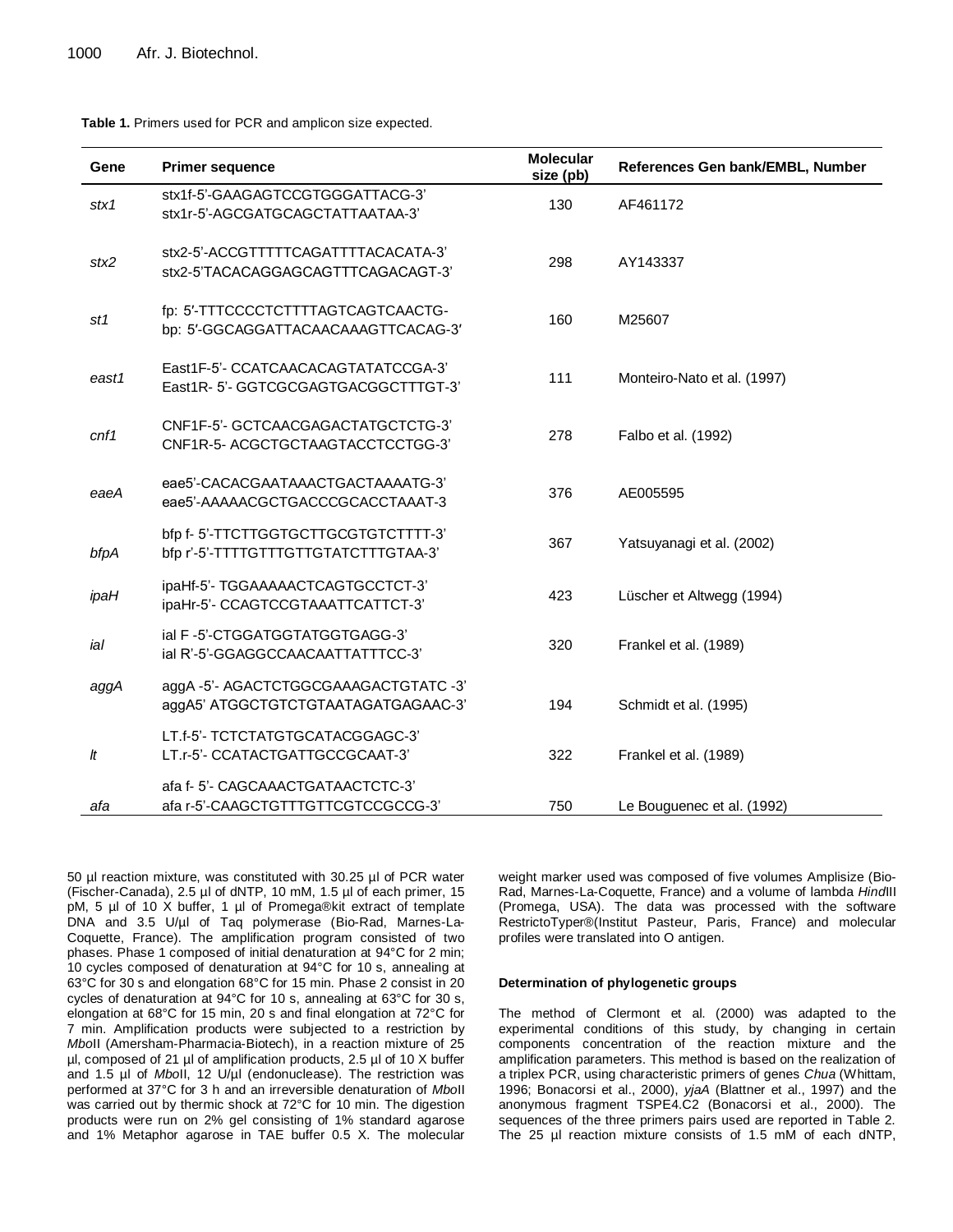| Gene    | <b>Primer sequence</b>               | <b>Molecular</b><br>Size (pb) | Reference               |  |
|---------|--------------------------------------|-------------------------------|-------------------------|--|
|         | ChuA.1-5'-GACGAACCA ACGGTCAGGAT-3'   |                               |                         |  |
| ChuA    | ChuA.2 5'-TGCCGCCAGTACCAAAGACA-3'    | 279                           | <b>Whittam (1996)</b>   |  |
|         | YjaA.1- 5'-TGAAGTGTCAGGAGACGCTG-3'   |                               |                         |  |
| YjaA    | YjaA.2 5'-ATGGAGAATGCGTTCCTCAAC-3'   | 211                           | Bonacorsi et al. (2000) |  |
|         | TspE4C2.1.5'-GAGTAATGTCGGGGCATTCA-3' | 152                           |                         |  |
| TspE4C2 | TspE4C2.2 5'-CGCGCCAACAAAGTATTACG-39 |                               | Clermont et al. (2000)  |  |

**Table 2.** Primers sequences used for determination of phylogenetic groups.

**Table 3.** Isolation frequency of virulent *E. coli.*

| Patients class of age (year) | E. coli strains isolated | Virulent E. coli detected | <b>Frequence SV (%)</b> |  |
|------------------------------|--------------------------|---------------------------|-------------------------|--|
| $< 5$ years                  | 104                      | 19                        | 18.2                    |  |
| 5 - 14 years                 | 197                      |                           | 5.6                     |  |
| $> 14$ years                 | 201                      | 9                         | 4.5                     |  |
| Total                        | 502                      | 39                        | 7.8                     |  |

SV: Strains harboring virulence gene.

MgCl<sub>2</sub>, 25 mM, 20 pmol of each of the three primers pairs, 10 X buffer, Taq DNA polymerase and 5 μl of DNA extract. Gene amplification was performed using an initial denaturation at 94°C for 4 min, 30 cycles of denaturation at 94°C for 20 s, annealing at 59°C for 15 s and elongation at 72°C for 30 s; followed by a final elongation for 6 min at 72°C. Interpretation of the results for classify species respectively in phylogenetic groups B2, D, A and B1 was performed according to the diagram of Clermont et al. (2000).

#### **Statistical analysis**

Categorical variables were compared using the Chi-squared test and Ficher's exact test (Armitage and Berry, 1987). The clonal relationship was assessed using Ward's method (Ward, 1963), which allows us to estimate the aggregation distance, through the creation of a dendrogram.

# **RESULTS**

# **Prevalence of virulents strains of** *E. coli*

The search for virulence factors, performed on a total of 502 *E. coli* strains revealed 39 (7.8%) harboring virulence genes, of which 19 (18.2%) isolated from younger than 5 years children; 11 (5.6%) from young children of 5 to 14 years and 9 (4.5%) of persons aged more than 14 years (Table 3).

# **Pathovars and their virulence factors**

Virulence genes corresponding to pathovars are presented in Table 4. Virulence factors *east1* and *aggA*, which are characteristic of EAEC pathovars, were the most frequently detected (38.5%). Virulence genes specific to EPEC or ATEC (*eaeA, bfp*) were also detected in 10 (29%) strains, among which 5 (12.8%) were typical EPEC and 5 (12.8%) atypical EPEC (ATEC). The results also showed the presence of *stx2* genes, *ial, ipaH, afa* and *cnf1* that are respectively some characteristic pathovars of STEC, EIEC, DAEC and NFEC.

In this study, eight of nine pathovars known as agents associated with diarrheas caused by pathogenic *E. coli*  were detected. The EAEC pathovars were more frequently (p<0.05) isolated (36%), followed by typical or atypical EPEC (25.6%). STEC were rarely detected (5.1%). The majority of EPEC and almost all DAEC were isolated from the population of children under 5 years. However, EAEC were detected in the same proportions among both children and adults. The frequencies of isolates are respectively 2.7% for EAEC, 2.4% for typical and atypical EPEC and 0.6% for each pathovar EIEC, DAEC and NFEC.

# **Molecular profile of operon O** *rfB* **gene and serogroups**

The electrophoresis of restriction products of the amplified gene rfb of the operon O is shown in Figure 1, for nine virulent strains. It shows a variety of profiles compared to the molecular weight marker at 6 strains. However, the profile of pathovar HE5 is apparently identical to that of pathovar Ha102. Pathovars HE10 and He80 also have a profile different from the previous, but apparently similar for both strains. Some profiles obtained (LC26, Lc71, Lf19) did not correspond to serogroup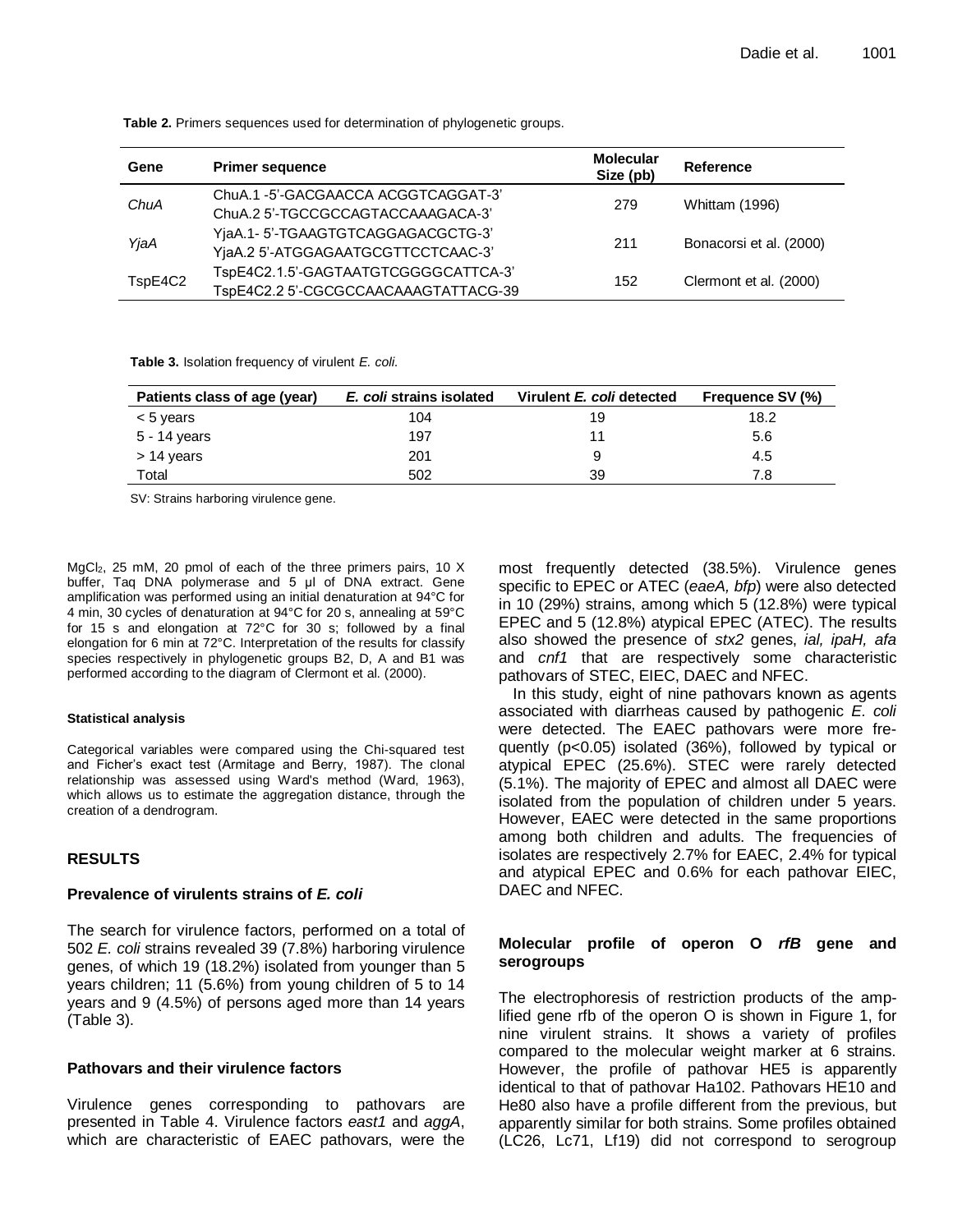| Pathovar             | Frequency Nb (%) | Virulence gene | Frequency Nb (%) |
|----------------------|------------------|----------------|------------------|
| <b>EPEC and ATEC</b> | 10(25.6)         | eae            | 9(17.3)          |
|                      |                  | bfp            | 6(11.5)          |
|                      |                  |                |                  |
| <b>STEC</b>          | 2(5.1)           | stx1           | 0                |
|                      |                  | stx2           | 2(4)             |
|                      |                  | east1          | 12(23.1)         |
| <b>EAEC</b>          | 14 (36)          |                |                  |
|                      |                  | aggA           | 8(15.4)          |
|                      |                  | st1            | 2(4)             |
| <b>ETEC</b>          | 5(13)            | It             | 3(5.7)           |
|                      |                  |                |                  |
| <b>NFEC</b>          | 3(7.7)           | cnf1           | 3(5.7)           |
| <b>DAEC</b>          | 3(7.7)           | afa            | 3(5.7)           |
| <b>EIEC</b>          | 2(5.1)           | ipaH           | 2(4)             |
|                      |                  | ial            | 2(4)             |

**Table 4.** Frequency of pathovars and their virulence factors.

Nb: Number; EPEC: enteropathogenic *E. coli*; ATEC: atypical *E. coli*; STEC: shiga-toxin producing *E. coli*; EAEC: enteroaggregative *E. coli*; ETEC: enterotoxigenic *E. coli*; NFEC: necrotizing factor producing *E. coli*; DAEC: diffusely adherent *E. coli*; EIEC: enteroinvasive *E. coli*:



#### **Figure 1.** Electrophoresis of restriction products of the operon O *rfb* gene of *E. coli* strains. M: molecular weight marker, Pb: size in base pair; 1: He5 (O103); 2: Ha102 (O103); 3: He89 (O150); 4: Ha17 (O22); 5: He94 (O96); 6: He10 (O85); 7: He80 (O85); 8: He98 (O105); 9: Ha 87(O107).

#### $\overline{2}$ 8 9 M 3 4 5 M 6  $\overline{7}$ M 1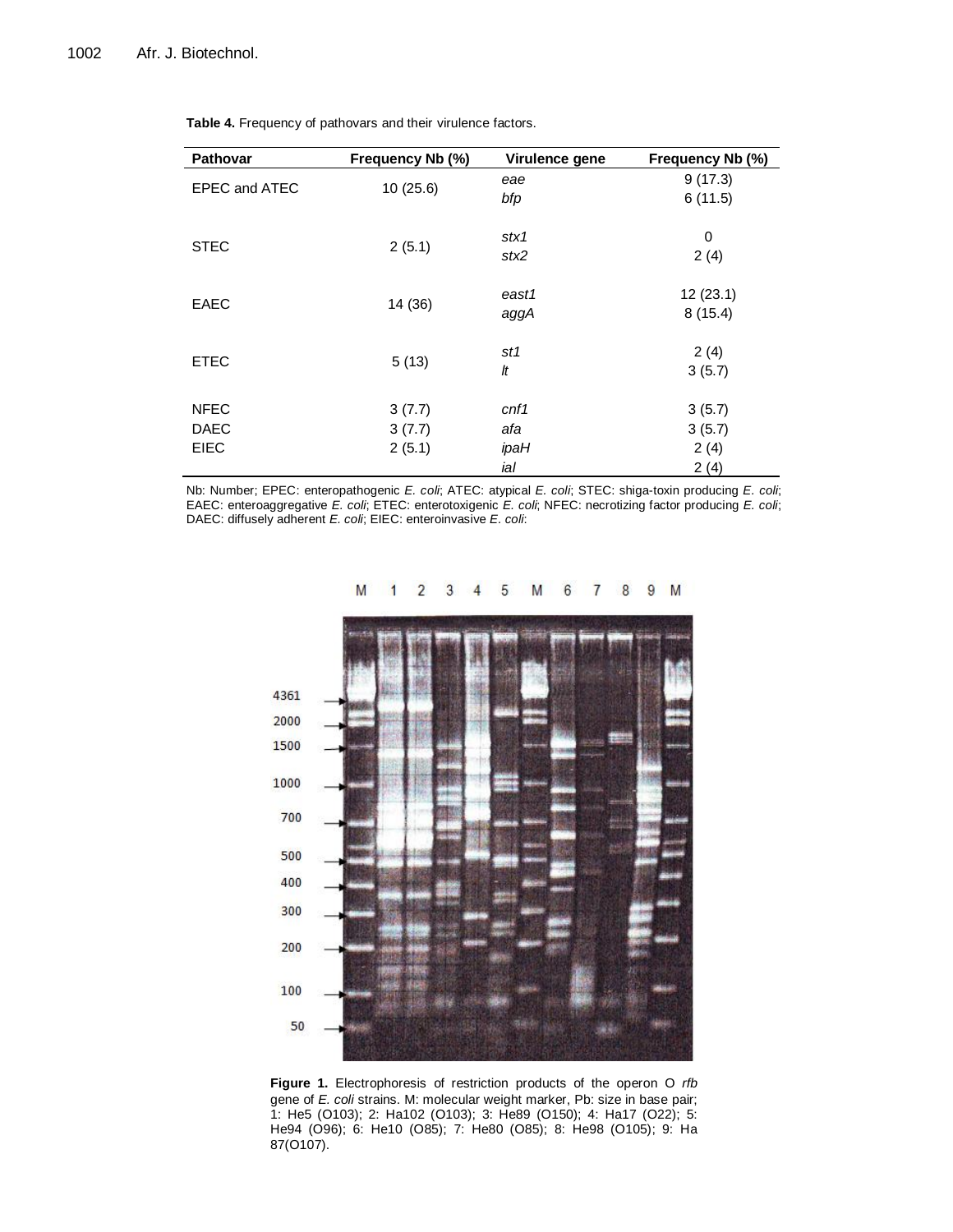| Table 5. Pathovars distribution acording to their phylogenetic groups. |  |  |  |  |
|------------------------------------------------------------------------|--|--|--|--|
|------------------------------------------------------------------------|--|--|--|--|

| <b>Phylogenetic group</b> | <b>EPEC</b> | <b>ATEC</b> | <b>ETEC</b> | <b>EIEC</b> | <b>STEC</b> | <b>EAEC</b> | <b>NFEC</b> | <b>DAEC</b> | Total Nb (%) |
|---------------------------|-------------|-------------|-------------|-------------|-------------|-------------|-------------|-------------|--------------|
| А                         |             |             |             |             |             |             |             |             | 18(53)       |
| B1.                       | 0           |             |             |             |             |             | U           |             | 4(11.7)      |
| D                         |             | 0           |             |             |             | 4           |             |             | 8(23.5)      |
| B <sub>2</sub>            |             | 0           |             |             |             |             | ∠           |             | 4(11.7)      |
| Total                     | b           |             | $\Delta$    |             |             | 13          | 3           |             | 34(100)      |

Nb: Number; EPEC: enteropathogenic *E. coli*; ATEC: atypical *E. coli*; STEC: shiga-toxin producing *E. coli*; EAEC: enteroaggregative *E. coli*; ETEC: enterotoxigenic *E. coli*; NFEC: necrotizing factor producing *E. coli*; DAEC: diffusely adherent *E. coli*; EIEC: enteroinvasive *E. coli*:

**Table 6.** Virulence, serotype and phylogenetic groups of *E. coli* strains**.**

| <b>Reference</b> | <b>Virulence</b> | Sero group       | Phylo group    | Reference        | <b>Virulence</b> | Sero type        | Phylogroup     |
|------------------|------------------|------------------|----------------|------------------|------------------|------------------|----------------|
| He <sub>2</sub>  | aggA             | O <sub>137</sub> | A              | He83             | eae              |                  |                |
| He <sub>5</sub>  | cnf1             | O <sub>103</sub> | B <sub>2</sub> | He88             | aggA, east1      |                  | Α              |
| He <sub>8</sub>  | afa              | O <sub>9</sub>   | A              | He89             | afa              | O150             | Α              |
| He10             | eae, bfp         | O85              | D              | He94             | east1            | O96              | Α              |
| He <sub>17</sub> | It               | O <sub>147</sub> | Α              | He96             | ipaH             |                  |                |
| He <sub>29</sub> | east1, afa       |                  | B <sub>1</sub> | He98             | east1            | O105             | Α              |
| He33             | eae              | O109             | Α              | He99             | aggA             |                  | D              |
| He45             | eae, bfp         | O43              | A              | He101            | eae, bfp         | O12              | D              |
| He78             | aggA, east1      | O <sub>130</sub> | D              | He104            | ial              |                  | Α              |
| He80             | eae, bfp         | O85              | B <sub>2</sub> |                  |                  |                  |                |
| Ha11             | It               | O110             | A              | Ha167            | stx2             |                  | D              |
| Ha17             | east1            | O <sub>22</sub>  | D              | Hd <sub>25</sub> | It               | O <sub>53</sub>  | Α              |
| Ha31             | cnf1             | O39              | Α              | Hd39             | aggA,            |                  | <b>B1</b>      |
| Ha41             | St1              | O141             | Α              | <b>Hd48</b>      | aggA, east1      | O76              | D              |
| Ha46             | aggA, east1      |                  | A              | <b>Hd79</b>      | eae              | O80              | B <sub>1</sub> |
| Ha <sub>55</sub> | eae              | O86              | <b>B1</b>      | Hd91             | ipaH, ial        |                  |                |
| Ha68             | east1            |                  | A              | Hd108            | eae, stx2        | O <sub>157</sub> | D              |
| Ha87             | bfp              | O107             |                | Hd136            | east1            | O91              | Α              |
| Ha102            | cnf1             | O <sub>103</sub> | B <sub>2</sub> | Hd140            | St1              | O <sub>17</sub>  | Α              |
| Ha137            | eae, bfp         | O32              | Α              | Hd177            | aggA, east1      | O40              | B <sub>2</sub> |

He: Strain from children <5 years, Ha: strains isolated from young children aged 5-14 years Hd: strains isolated from adults (> 14 years).

models in the database available after Taxotron treatment. The method used has revealed somatic antigen for 28 of 39 strains (72%). Strains HE5 and Ha102 belonged to the same O103 serogroup (Table 6). This was also the case of strains HE10 and He80 which belonged to serogroup O85. Serogroups where generally diverse and did not appear to be linked with age.

#### **Electrophoretic profiles and phylogenetic groups of strains**

The electrophoretic pattern of amplification products of genes obtained in our experimental conditions is shown in Figure 2. It shows bands of the four phylogenetic groups A, B1, B2 and D expected. It is a unique band of 279 base pairs (bp) of the *Chua* gene, indicating membership of strains HE10, HD48 and Ha17, to group D, the three bands of 279, 211 and 152 bp of the strain HE5, corresponding respectively to *Chua*, *YjaA* and TspE4C2X, which reflect their membership to group B2 strain; the 211 bp single band of strain Cg27 (group B1) and 152 bp single band (VH50) for belonging to the group A.

The phylogroup was revealed in 34 (87.2%) strains on a set of 39 isolated (Table 5). In descending importance order, the pathovars belonged to phylogenetic group A (53%), D (23.5%), B1 (11.7%) and B2 (11.7%). There was no pathotype belonging to a specific phylogenetic group. In addition, phylogenetic group membership was not also related to specific serotypes and strains ecosystem.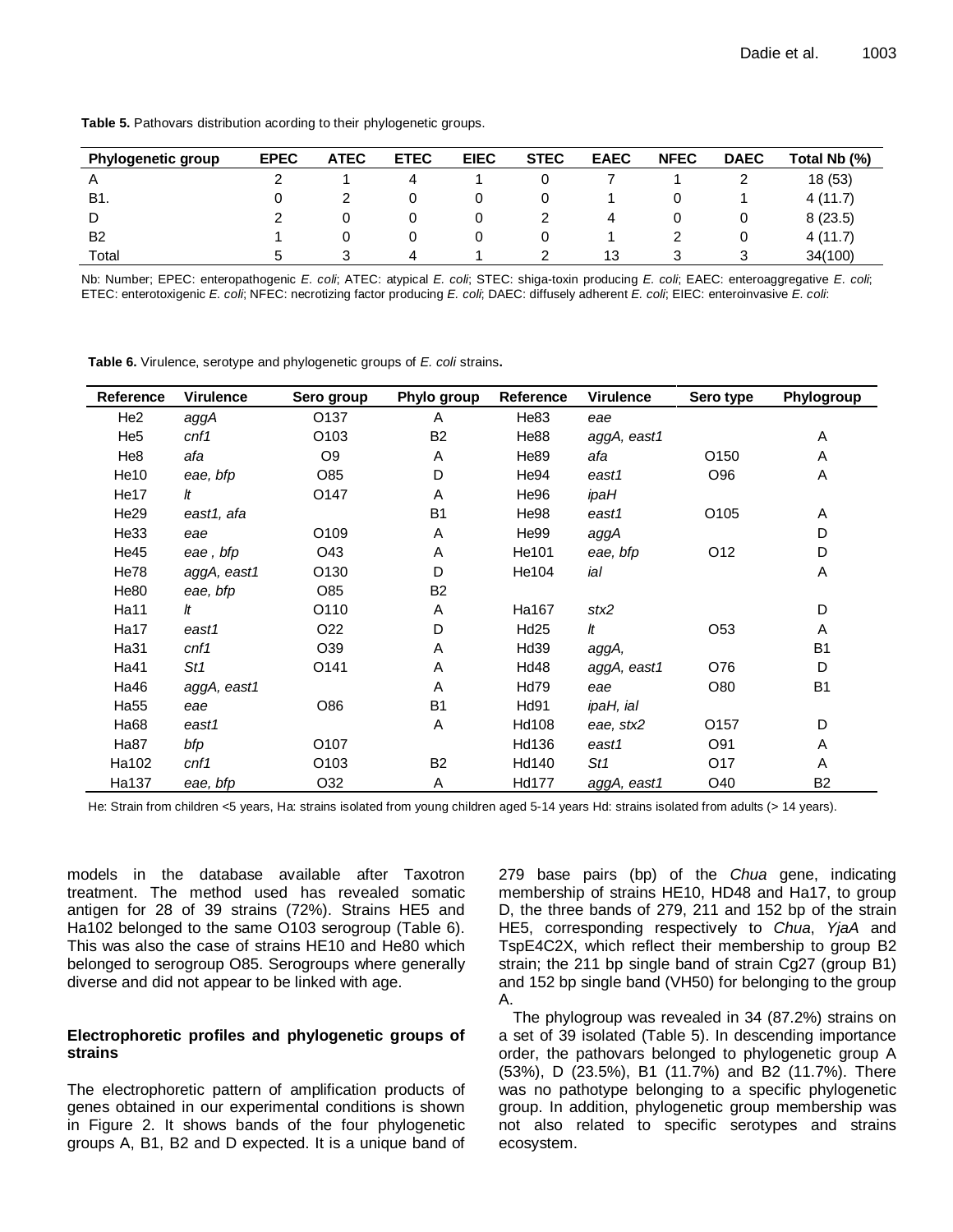

**Figure 2.** Electrophoretic pattern of amplification products of genes characteristic of phylogenetic groups. M: molecular weight marker, Pb: size in base pair; 1: He9; 2: He10; 3: Ha17; 4: He5; 5: Cg27; 6: Hd48; 7: Vh50

Table 6 shows the diversity on the distribution of pathovars in conventional phylogenetic groups. However, strains Ha102 and HE5, which shared the same virulence factor, as well as serotype, belonged to the same phylogenetic group (B2). As for pathovars HE10 and He80 which were bound by the virulence and serotype, they differed on their phylogenetic group. HE10 belongs to D and He80 to B2 group.

# **Clonal relation**

The dendrogram of Figure 3 shows a low phylogenetic distance and thus a clonal link between pairs of species HE8 - He89 (A), HE10 - HE101 - He80 (D), He55-Hd79 (B1) and HE5 - Ha102 (B2). Only the last pair belongs to the same serotype and phylogroup.

# **DISCUSSION**

# *E. coli* **pathovars and human diarrheas**

The use of PCR revealed the diversity of strains on the basis of traits related to virulence. A total of 502 strains of *E. coli* were isolated, of which 39 (7.8%) harbored virulence factors associated with agents of infectious diarrhea. The prevalence of virulent strains is similar to that (7.3%) obtained by Rappelli et al. (2005), in a study of agents of childhood diarrhea in Mozambique. However, similar studies, conducted in children less than five years in South Africa (Galane and Leroux, 2001) and Tunisia (Al-Gallas et al., 2007) gave respectively 32.6 and 65%. The low prevalence of virulent *E. coli* in humans obtained in this study may be due to the fact that sampling took into account the strains isolated during a waterborne poisoning, occurred in March 2010 in the municipality of Attécoubé in Abidjan. A set of 170 strains of *E. coli* were isolated, of which only 5 (3%) had virulence factors. In addition, the fact that several strains were stored at -70°C for at least six months before analyses could lead to a loss of virulence factors (Markoulatos et al., 2002) and therefore also have an impact on reducing overall prevalence of virulent strains.

The results of our study show that almost half of the virulent strains (49%) were isolated from children less than 5 years. This result confirms those reported in previous work (Okeke et al., 2003; Valentiner-Branth, 2003; Rappelli et al., 2005), namely that children of this age group, represent the population most exposed and vulnerable to diarrhea of virulent *E. coli*. Among the 39 virulent strains of *E. coli*, 14 (36%) were enteroaggregative *E. coli* (EAEC). The EAEC pathovars would therefore be most frequently involved in human diarrhea in our environment. This observation not only confirms our previous results (Dadie et al., 2000), but also shows the emerging nature of this pathovar, as reported by other authors (Veilleux and Dubreuil, 2005; Franck et al., 2011). It is also known that EAEC play a special role in chronic diarrhea in people with HIV/AIDS infection (Kelly et al*.*, 2003; Gassama-Sow et al., 2004). The high proportion of these pathovars in human strains studied may be due to the fact that several strains collected during sampling came from CHU of Treichville (Abidjan),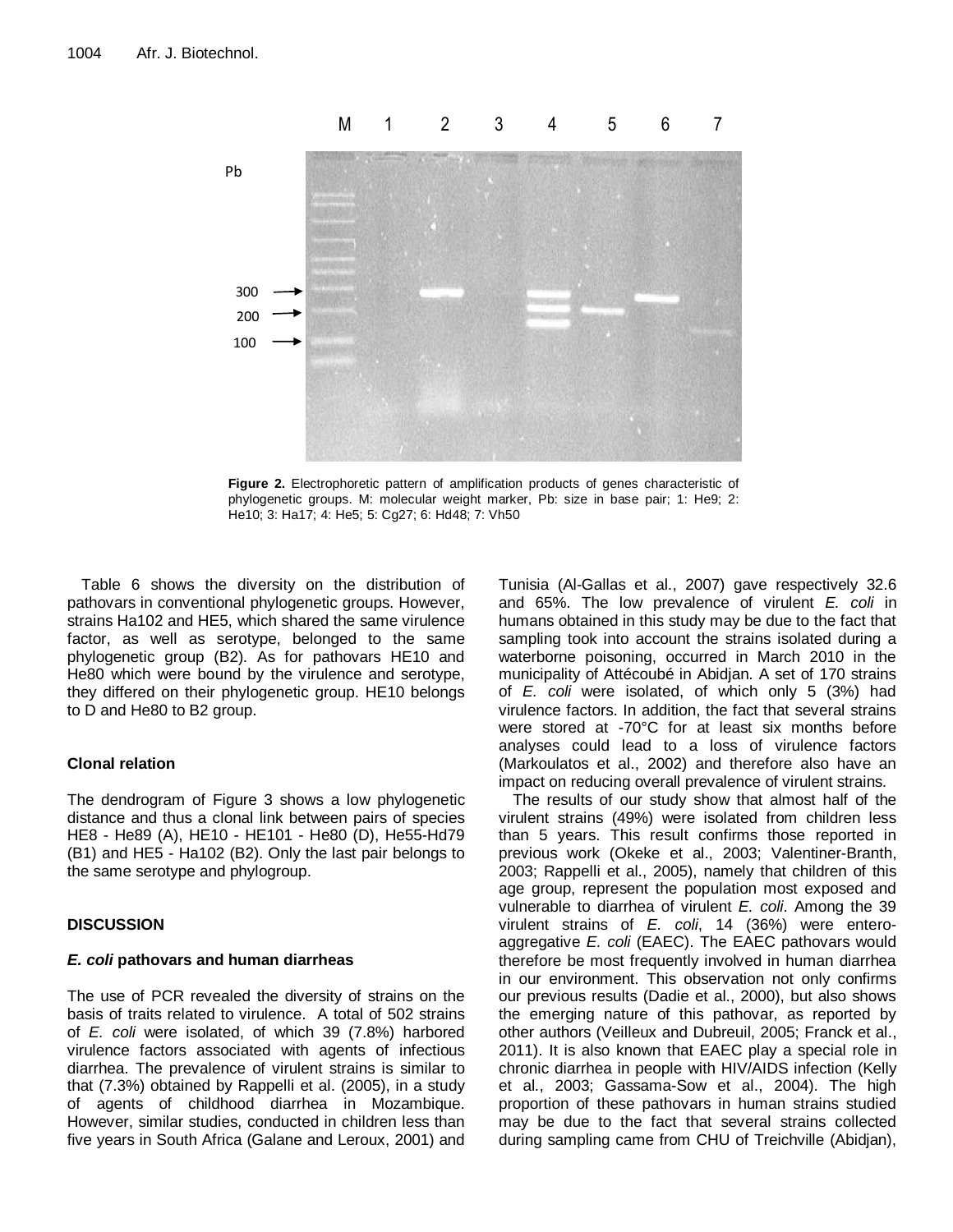

**Figure 3.** Dendrogram showing the phenotypic and phylogenetic relationship between pathovars of *E. coli* of human origin.

in a service receiving preferentially seropositive patients for HIV/AIDS. In this study, the rate of EPEC was 25.6 and in 60% of cases strains came from children under 5 years old. Many studies of EPEC on this part of the population showed that these pathovars were the leading cause of diarrhea in infants and children less than five years in Nigeria (Okeke et al., 2000), India (Bhan et al., 1989) and Bangladesh (Albert et al., 1991). Classification based on virulence determinants distinguishes the typical EPEC (*eae, bfp*) from atypical EPEC or ATEC (*eae*) which lacks EAF plasmid, encoding the *bfp* gene (Nataro et Kaper, 1998; Tobe et al., 1999).

In this study, on all 10 EPEC suspected, 5 (50%) presented characteristics of typical EPEC and 5 others, those of ATEC. The results show that ATEC are common in our environment and are involved in diarrheas like ECEP. Data confirms those of some authors (Nguyen et al., 2005; Orlandi et al. (2006), showing that the ATEC are widespread and sometimes dominant in many developing countries, but others found rather a predominance of typical EPEC on ATEC (Sooka et al., 2004: Moyo et al., 2007). Moreover, Nataro and Kaper (1998) indicated the difficulty of detecting specific *bfp* gene. The consequence is that the rate of EPEC detected in humans, could be better than the reality.

The ETEC pathovars represented 13% of the strains isolated during the infectious diarrhea associated with virulent *E. coli* in this study. The rates obtained by Okeke et al. (2003) in Nigeria and Sooka et al. (2004) in South Africa, respectively, were 8.8 and 8.42%. A greater importance of ETEC (32.4%) was found in Tunisia during the study of Al-Gallas et al. (2007). Each pathovar EIEC, DAEC and NFEC was detected, respectively, at a rate of 5.1 and 7.7%. The revelation of EIEC was rare or impossible in the studies respectively carried out in Guinea-Bissau (Valentiner-Branth et al., 2003), Mozambique (Rappelli et al., 2005), South Africa (Sooka et al., 2004) and Nigeria (Okeke et al., 2000; 2003). However, during a study on human diarrheas in Tunisia, EIEC pathovars were isolated by Al-Gallas et al. (2007) with a prevalence of 11.3%. The DAEC were all isolated from children under 5 years. Giron et al. (1991) reported that these pathovars were involved in diarrhea occurring most frequently in children less than five years, according to a mechanism of cell invasion similar to EPEC. However, some authors (Gunzberg et al., 1993; Nataro and Kaper, 1998) showed that DAEC did not always induce diarrhea in children. According to them, children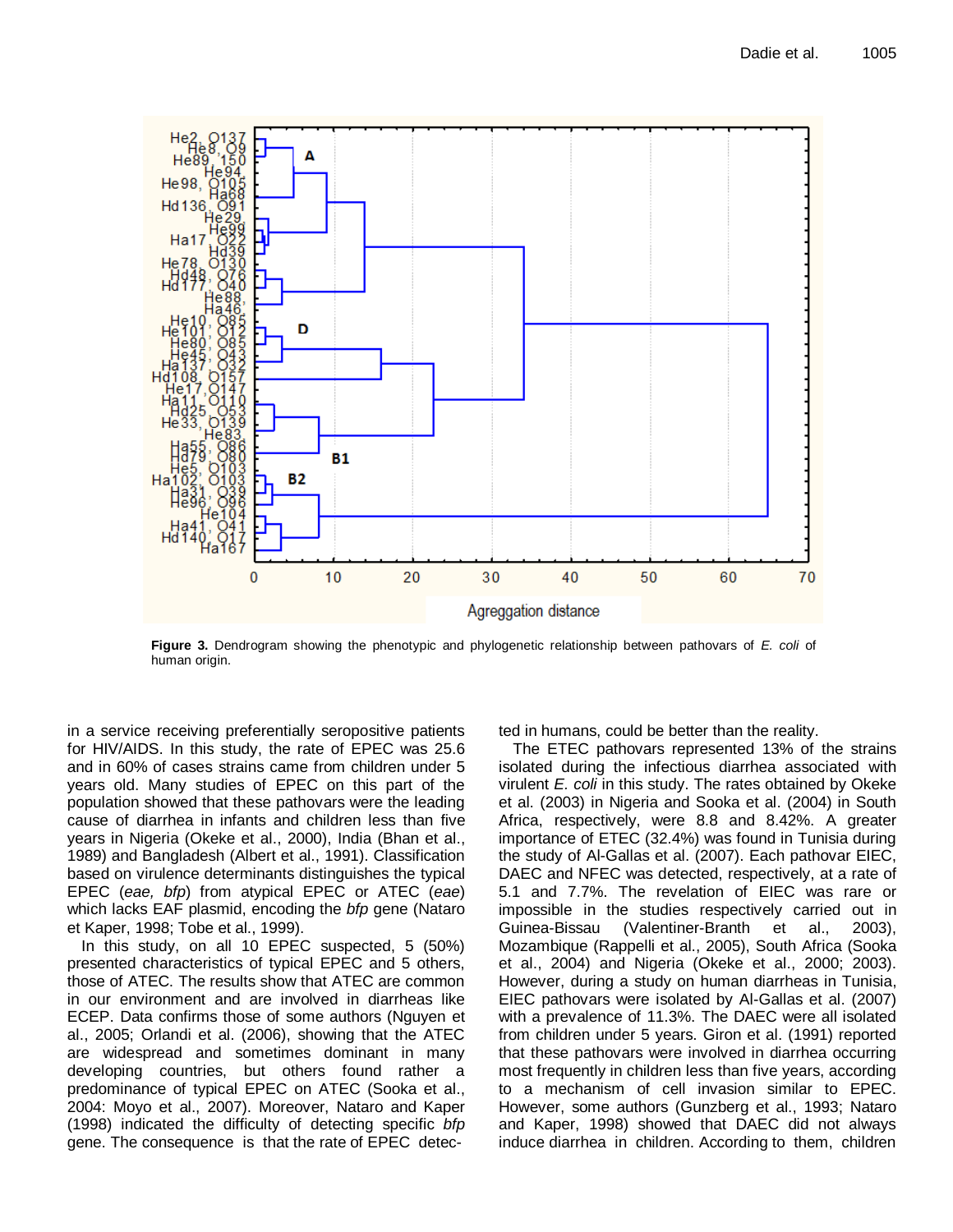and adults are carriers of this type of pathovars, without evidence of specific symptoms. In addition, *E. coli* is known as the first agent of urinary tract infections (Stamm, 2002) in which the DAEC and NFEC pathovars are mostly involved (Santos et al., 2006), so the significance of the isolation of this type of pathovars in infectious diarrhea remains questionable.

Two strains of STEC harboring the *stx2* gene were isolated. The study confirms in this regard that STEC are not important etiological agents of diarrhea associated with *E. coli* in our environment, as we previously reported (Dadié et al., 2000). However, due to the evolving of epidemiological role of STEC in several African countries (Isaacson et al., 1993; Koyange et al., 2004; Hiko et al., 2008, Al-Gallas et al., 2007; Okeke et al., 2003), the establishment of a monitoring mechanism is necessary.

# **Serogroups and phylogenetic groups**

The results of molecular serogrouping by detecting the *rfb* gene of operonO, do not generally show significant relationships between serotypes and pathotypes, but show a diversity of serogroups. Identified serogroups, including O157, O103 and O86 are known to be related respectively to pathovars STEC (O157 and O103) (Coimbra et al., 2000) and EPEC (O86) (Donnenberg, 2005; Kaper, 2004). If in the course of this study, the virulence genes classically attributed to these pathotypes were detected for some (O157 and O86); it is not for serogroup O103 which was rather carrying the gene *cnf1* instead of Shiga-toxin. The serogroup O86 was also not systematic to EPEC class, but may be characteristic of ETEC according to Germani (1995).

The multilocus sequence typing (MLST) is considered as the gold standard for phylogenetic grouping of species (Goldberg et al., 2006). However, the application of the method of Clermont et al. (2000) on our strains gave a sensitivity of 87% and a diverse phylogenetic distribution, with the majority (53%) of pathovars belonging to group A. The pathovars belonging to B2 group accounted for 11.7% and group D, 23.5%. During a study on 64 clinical strains, most of which composed of extra intestinal species, Clermont et al. (2000) found a distribution of 58% of B2 group agents and 17.1% of group D. It is established that most extra intestinal pathogenic strains belong to group B2 and to a lesser extent to group D (Bonacorsi et al., 2000). The low pathovars belonging to group B2 obtained in our study may be justified by the fact that the strains studied were of intestinal origin.

Both STEC (stx2) isolated in this study belonged to phylogenetic group D. The phylogenetic grouping of 10 strains of *E. coli* O157: H7, carried by Clermont et al. (2000) also showed that all isolates belonged to group D. Overall, the intestinal strains of our environment belonged to diverse phylogenetic groups, in contrast to what is known of extraintestinal strains that have a clonal

population more than homogeneous (Clermont et al., 2000).

# **Clonal relationship between pathovars**

The pathovars of the human ecosystem resulting from our study, were characterized by a high (89%) diversified population. The clonal relation is not significant between pathovars and there is no chain of contamination, may be due to one or some specific pathotypes. However, the markers of diversity used, show similar characteristics for two NFEC pathovars belonging to phylogenetic group B2. We know that the majority of extra intestinal pathovars belong to group B2 (Bonacorsi et al., 2000) and that NFEC also are frequently involved in urinary tract infections (Bielaszewska, 2007). The NFEC O103 clone detected could be a strain originally extra intestinal, probably an agent of urinary tract infection that transiently contaminated the digestive tract to be isolated during infectious diarrhea. In our study, two EPEC with similar phenotypic and genotypic factors were also isolated. It could be a single clone associated to infantile diarrhea and circulating in our environment. But to support this assertion, this clone should be isolated more frequently and an additional differentiation of strains of pulsed field gel electrophoresis (PFGE) type should be performed.

# **Conclusion**

The study of strains diversity based on their virulence traits revealed the eight pathovars sought with greater frequency of EAEC and EPEC. The rare STEC highlighting should be seen as a warning, given to the epidemiological significance of these pathovars in several countries. Molecular serotyping performed by detecting the *rfb* gene of the operon O shows a variety of serogroups. Some serogroups conventionally known to have a link with specific pathovars were however identified. The majority of pathovars belongs to phylogenetic group A, although the phylogenetic group B2 agents have been highlighted. Belonging to group B2 is not specific for particular pathotypes. The study shows overall a relatively weak link between pathotypes. The great diversity of pathovars requires surveillance of virulent *E. coli*, for successfully identifying risk factors and the major routes of contamination, which determines the control of infections associated with pathovars.

# **Conflict of interests**

The author(s) have not declared any conflict of interests.

# **ACKNOWLEDGEMENTS**

We express our gratitude to four institutions for their con-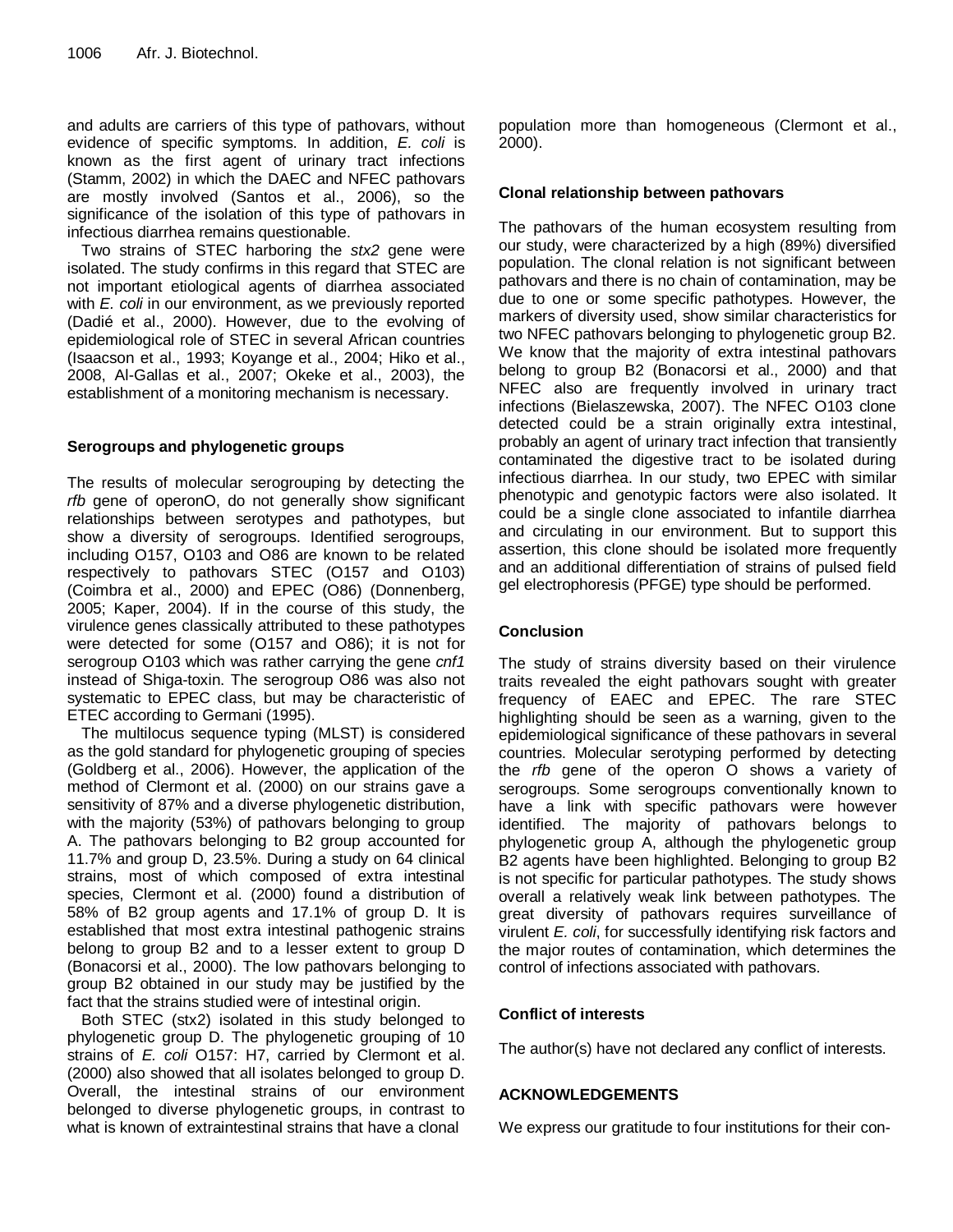tributions, providing us with their technological platform for this study. These include the laboratory of Emerging Pathogens Bacteria of the Pasteur Institute in Paris, Laboratory of Biotechnology and Molecular Biology of Moncton University, Canada; Central Laboratory of Biotechnology of National Center of Agronomic research (CNRA), Laboratory of Bacteriology of the Pasteur Institute in Abidjan and Laboratory of Hydrobiology of University of Abobo-Adjamé, Côte d'Ivoire.

#### **REFERENCES**

- Albert MJ, Ansaruzzaman M, Faruque SM, Neogi PK, Haider K, Tzipori S (1991). An ELISA for the detection of localized adherent classic enteropathogenic *Escherichia coli* serogroups. J. Infect. Dis. 164:986- 989.
- Al-Gallas N, Bahri O, Bouratbeen A, Haasen AB, Ridha BA (2007). Etiology of acute diarrhea in children and adults in Tunis, Tunisia, with emphasis on diarrheagenic *Escherichia coli*: Prevalence, phenotyping, and molecular epidemiology. Am. Soc. Trop. Med. Hyg. 77(3):571-582.
- Armitage AP, Berry G (1987). Statistical methods in medical research. Blackwell Scientific Publications, Oxford, England.
- Bettelheim KA (1997). *Escherichia coli* in the normal flora of humans and animals. In *Escherichia coli*: Mechanisms of Virulence. pp. 85- 109. Edited by M. Sussman. Cambridge, UK: Cambridge, University Press.
- Bhan MK, Raj P, Levine MM, Kaper JB, Bhari N, Srivastava R, Koumar R, Sazawal S (1989). Enteroaggregative *Escherichia coli* associated with persistent diarrhea in a cohort of rural children in India. J. Infect. Dis. 159:1061-1064.
- Bielaszewska M, Mellmann A, Zhang W, Köck R, Fruth A, Bauwens A, Peters G, Karch H (2011) Characterization of the *E. coli* strain associated with an outbreak of haemolytic uraemic syndrome in Germany, 2011: a microbiological study. Lancet. Infect. Dis. 2011.
- Blattner FR, Plunkett GI, Bloch CA, Perna NT, Burland V, Riley M, Collado-Vides J, Glasner JD, Rode CK., Mayew GF, Gregor J, Davis NW, Kirkpatrick HA, Goeden MA, Rose DJ, Mau B, Shao Y **(**1997). The complete genome sequence of *Escherichia coli* K-12. Sci. 277:1453-146.
- Bonacorsi SP, Clermont O, Tinsley C, Le Gall I, Beaudoin JC, Elion J, Nassif X, Bingen E **(**2000). Identification of regions of the *Escherichia coli* chromosome specific for neonatal meningitis-associated strains. Infect. Immun. 68:2096-2101.
- Chaudhuri RR, Henderson IR (2012). The evolution of the Escherichia coli phylogeny. Epub. 12(2):214-26.
- Clement O, Bonacorsi S, Bingen E (2000). Rapid and simple determination of the *Escherichia coli* phylogenetic group. Appl. Environ. Microbiol. 66:4555-4558.
- Coimbra RS, Grmont F, Lenormand P, Burguière P, Beutin L, Grimond PAD (2000). Identification of *Escherichia coli* O-serogroups by restriction of the amplified O-antigen gene cluster (*rfb*-RLFP). Res. Microbiol. 151:639-654.
- Dadie A, Guehi T, Anin Ol, Dako E, Dje M, Dosso M (2010). Gastroenteritis *E. coli* Carried by Milk Products Sold in the Streets of Abidjan, Côte d'Ivoire. Eur. J. Sci. Res. 39 (1):143-152.
- Dadie A, Karou T, Adom N, Kette A, Dosso M (2000). Isolation of enteric pathogenic agents in Côte d'Ivoire: *Escherichia coli* O157:H7 and entroaggregative *Escherichia coli*. Bull. Soc. Pathol. Exot. 93:95- 96.
- Donnenberg MS (2002). *Escherichia coli*: virulence mechanisms of a versatile pathogen. Academic Press: Elsevier Science.
- Donnenberg MS (2005). *Enterobacteriaceae*. In: Mandell GL, Bennett JE, Dolin R, Mandell D, Bennett's pp. 2567-2586. (Eds) Principles and Practice of Infectious Diseases. Elsevier Churchill Livingstone, Philadelphia.
- European Food Safety Authority (EFSA) (2011). Urgent advice on the public health risk of Shiga-toxin producing *Escherichia coli* in fresh vegetables. EFSA J. 9(6):2274.
- European Food Safety Authority (EFSA) (2012). Scientific Opinion on Public health risks represented by certain composite products containing food of animal origin: EFSA Panel on Biological Hazards
- (BIOHAZ). EFSA J. 10(5):2662. Falbo V, Famiglietti M, Caprioli A (1992). Gene block encoding production of cytotoxic necrotizing factor 1 and hemolysin in *Escherichia coli* isolates from extraintestinal infections. Infect. Immun. 60:2182-2187.
- Frank C, Werber D, Cramer JP, Askar M, Faber M, Heiden MA, Bernard H, Fruth A, Prager R, Spode A (2011). Epidemic Profile of Shiga-Toxin- Producing *Escherichia coli* O104:H4 Outbreak in Germany-Preliminary Report. N. Engl. J. Med.
- Frankel G, Giron JA, Valmassoi J, Schoolnik GK (1989). Multi-gene amplification: simultaneous detection of three virulence genes in diarrhoeal stool. Molec. Microbiol. 3:1729-1734.
- Galane PM, Le Roux M (2001). Molecular epidemiology of *E. coli* isolate from young South African children with diarroeal diseases. J. Health Pop. Nut. 19(1):31-37.
- Gassama-Sow A, Sow PS, Gueye M, Gueye-N'diaye A, Perret JL, M'boup S, Aidara-Kane A (2004). Characterization of pathogenic *Escherichia coli* in human immunodeficiency virus-related diarrhoea in Senegal. J. Infect. Dis. 189 (1):75-78.
- Germani Y (1995). Methodes de laboratoire: Pouvoir entéropathogène des bactéries (*Escherichia coli).* Institut Pasteur, Paris Cedex France.
- Giron JA, Jones T, Millan VF, Castro ME, Zarate L, Fry J, Frankel G, Moseley SL, Baudry B, Kaper JB (1991). Diffuseadhering *Escherichia coli* (DAEC) as a putative cause of diarrhea in Mayan children in Mexico. J. Infect. Dis. 163:507-513.
- Goldberg TL, Gillespie TL, Singer RS (2006). Optimization of analytical parameters for inferring relationships among *Escherichia coli* Isolates from repetitive-element PCR by maximizing correspondence with multilocus sequence typing data. Appl. Environ. Microbiol. 72(9):6049-6052.
- Guessennd N, Bremont S, Gbonon V, Kacou-NDouba A, Ekaza E, Lambert T, Dosso M, Courvalin P (2008). Qnr-type quinolone resistance in extended-spectrum beta-lactamase producing enterobacteria in Abidjan, Ivory Coast. Pathol. Biol. 56(7-8):439-446.
- Gunzberg ST, Chang BJ, Elliott SJ, Burke V, Gracey M (1993)**.** Diffuse and enteroaggregative patterns of adherence of enteric *Escherichia* coli isolated from aboriginal children from the Kimberley region of Western Australia. J. Infect. Dis. 167:755-758.
- Hiko A, Asrat D, Zewde G (2008). Occurrence of *Escherichia coli*  O157:H7 in retail raw meat products in Ethiopia. J. Infect. Dev. Count. 2(5):389-393.
- Isaacson M, Canter PH, Effler P, Arntzen L, Bomans P, Heenan R (1993). Hemorrhagic colitis epidemic in Africa. Lancet 341:961.
- Kaper JB, Nataro JP, Mobley HL (2004). Pathogenic *Escherichia coli*. Nat. Rev. Microbiol. 2:123-140.
- Kelly P, Hicks S, Oloya J, Mwansa J, Sikakwa L, Zulu I, Phillips A (2003). *Escherichia coli* enterovirulent phenotypes in Zambians with AIDS-related diarrhoea. Trans. Roy. Soc. Trop. Med. Hyg. 97(5):573- 576.
- Koyange L, Ollivier G, Muyembe JJ, Kebela B, Gouali M, Germani Y (2004). Enterohemorrhagic *Escherichia coli* O157, Kinshasa. Emerg. Infect. Dis. 10(5):968-969.
- Le Bouguenec C, Archambaud M, Labigne A (1992). Rapid and specific detection of the *pap*, *afa*, and *sfa* adhesion-encoding operons in uropathogenic *Escherichia coli* strains by polymerase chain reaction. J. Clin. Microbiol. 30:1189-1193.
- Lusher D, Altwegg M (1994). Detection of Shigellae, enteroinvasive and enterotoxigenic *E. coli* using the polymerase chain reaction (PCR) in patients returning from tropical countries, Mol. Cell. Probes. 8:285- 290.
- Markoulatos P, Siafakas N, Moncany M (2002). Multiplex polymerase chain reaction: A Practical Approach. J. Clin. Lab. Anal. 16:47-51**.**
- Monteiro-Neto V, Campos LC, Ferreira AJP, Gomes TAT, Trabulsi LR (1997). Virulence properties of *Escherichia coli* O111:H12 strains. FEMS Microbiol. Lett. 146:123-128.
- Moyo SJ, Samwel Y, Maselle M, Matee I, Langeland N, Mylvaganam H (2007). Identification of diarrheagenic *Escherichia coli* isolated from infants and children in Dares Salaam, Tanzania. BMC Infect. Dis. 7(92):1-7.